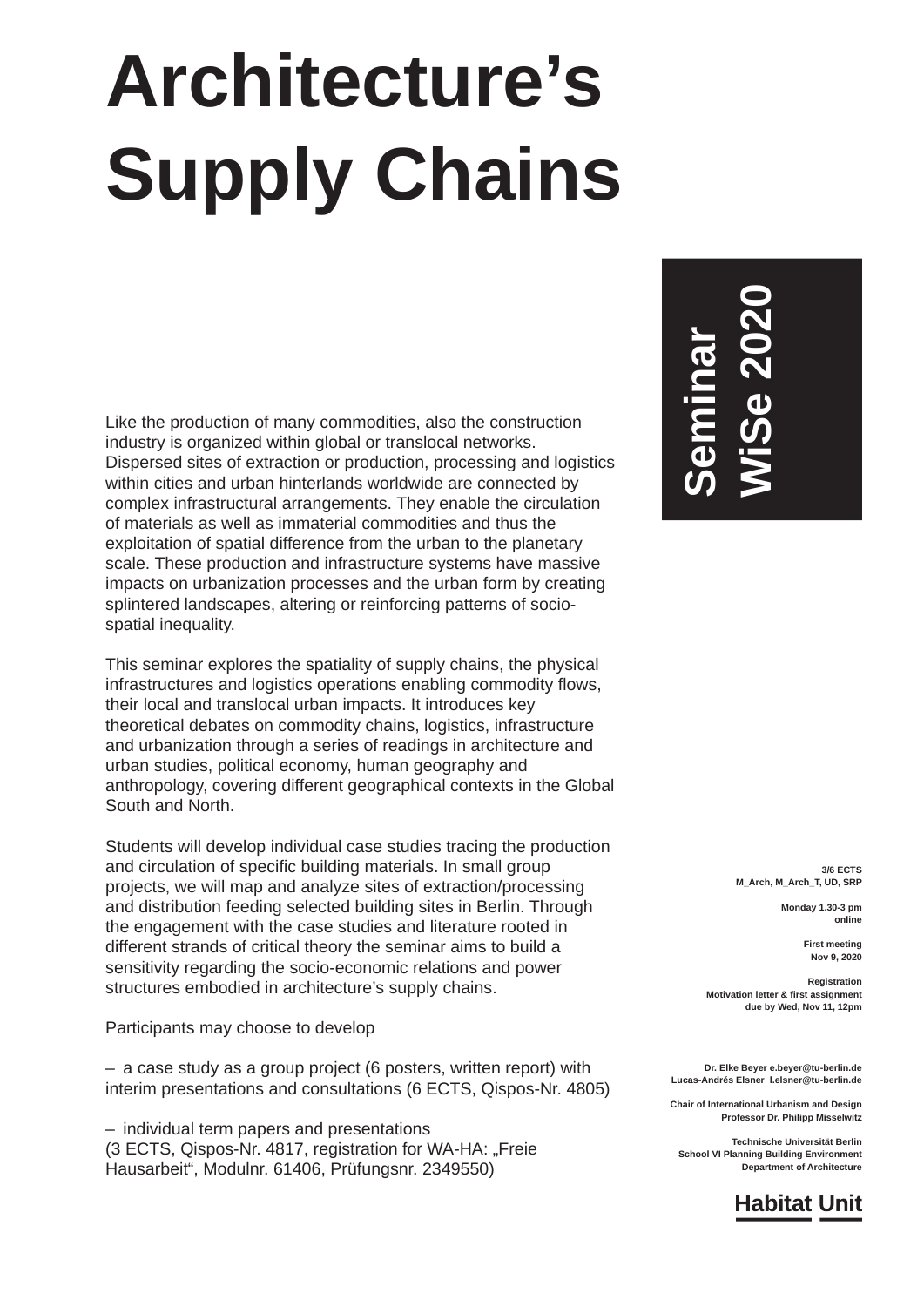# **Syllabus**

### **Nov 9 1. Introduction**

#### **Nov 16 2. Commodity Chains**

#### **Reading**

Plank, L., & Staritz, C. (2009). [Introduction: Global Commodity Chains and Production Networks – Un](https://www.mattersburgerkreis.at/dl/krllJMJKnMJqx4KooJK/JEP-2-2009_01_PLANK_STARITZ_Introduction-Global-Commodity-Chains-and-Production-Networks-Understanding-uneven-development-in-the-global-economy.pdf)[derstanding Uneven Development in the Global Economy.](https://www.mattersburgerkreis.at/dl/krllJMJKnMJqx4KooJK/JEP-2-2009_01_PLANK_STARITZ_Introduction-Global-Commodity-Chains-and-Production-Networks-Understanding-uneven-development-in-the-global-economy.pdf) *Journal für Entwicklungspolitik*, 25(2), 4–19.

Tsing, A. (2016). What Is Emerging? Supply Chains and the Remaking of Asia. *The Professional Geographer*, 68(2), 330–337.

Crawford, K., & Joler, V. (2018). *The Amazon Echo as an anatomical map of human labor, data and planetary resources.* Retrieved from SHARE Lab website:<https://anatomyof.ai/>

Wikstrom, L. (2017). Three Material Stories. In D. Benjamin (Ed.), *Embodied Energy and Design. Making Architecture Between Metrics and Narratives.* (pp. 36-39, ff) New York/Zurich: Columbia University GSAPP/Lars Müller. See also: [http://www.lindseywikstrom.com/projects/three-material-stories/](http://www.lindseywikstrom.com/projects/three-material-stories/%20)

Beyer, E., Hagemann, A., & Misselwitz, P. (2020). Commodity Flows and Urban Spaces. An Introduction. *Articulo Journal of Urban Research* 21 [in print]

Hulme, A. (2017). Following the unfollowable thing: Methodological considerations in the era of high globalisation. *Cultural Geographies*, 24(1), 157–160.

#### **Nov 23 3. Urbanization**

#### **Reading**

Brenner, N. (2016). The Hinterland Urbanised? *Architectural Design*, 86(4), 118–127.

Harvey, D. (2001). Globalization and the "Spatial Fix". *Geographische Revue*, (2), 23–30.

Moser, L., & Schär, G. (2013). Sand: Construction of Territory. Singapore's Expansion into the Sea. In M. Topalovic, M. Knüsel, & M. Jäggi, *Architecture of Territory - Hinterland: Singapore, Johor, Riau.* (PDF pages: 172-213) Zürich: ETH Zürich DArch. [http://topalovic.arch.ethz.ch/materials/hinterland/.](http://topalovic.arch.ethz.ch/materials/hinterland/)

#### **Nov 30 4. Infrastructure**

#### **Reading**

Carse, A. (2017). Keyword: Infrastructure. How a humble French engineering term shaped the modern world. In P. Harvey, C. B. Jensen, & A. Morita (Eds.), *Infrastructures and Social Complexity. A companion* (pp. 27–39). London; New York: Routledge.

#### **Plus one article of your choice:**

Silver, J. (2014). Incremental Infrastructures: Material improvisation and social collaboration across postcolonial Accra. *Urban Geography*, 35(6), 788–804.

Kanai, J. M., & Schindler, S. (2019). Peri-urban promises of connectivity: Linking project-led polycentrism to the infrastructure scramble. *Environment and Planning A*, 51(2), 302–322.

Harris, A. (2013). Concrete geographies: Assembling global Mumbai through transport infrastructure. *City*, 17(3), 343–360.

Wiig, A., & Silver, J. (2019). Turbulent presents, precarious futures: urbanization and the deployment of global infrastructure. *Regional Studies*, 1–12.

#### **Dec 7 5. Logistics**

#### **Reading**

Chua, C., Danyluk, M., Cowen, D., & Khalili, L. (2018). Introduction: Turbulent Circulation: Building a Critical Engagement with Logistics. *Environment and Planning D*, 36(4), 617–629.

Waldheim, C., & Berger, A. (2008). Logistics Landscape. *Landscape Journal*, 27(2), 219–246.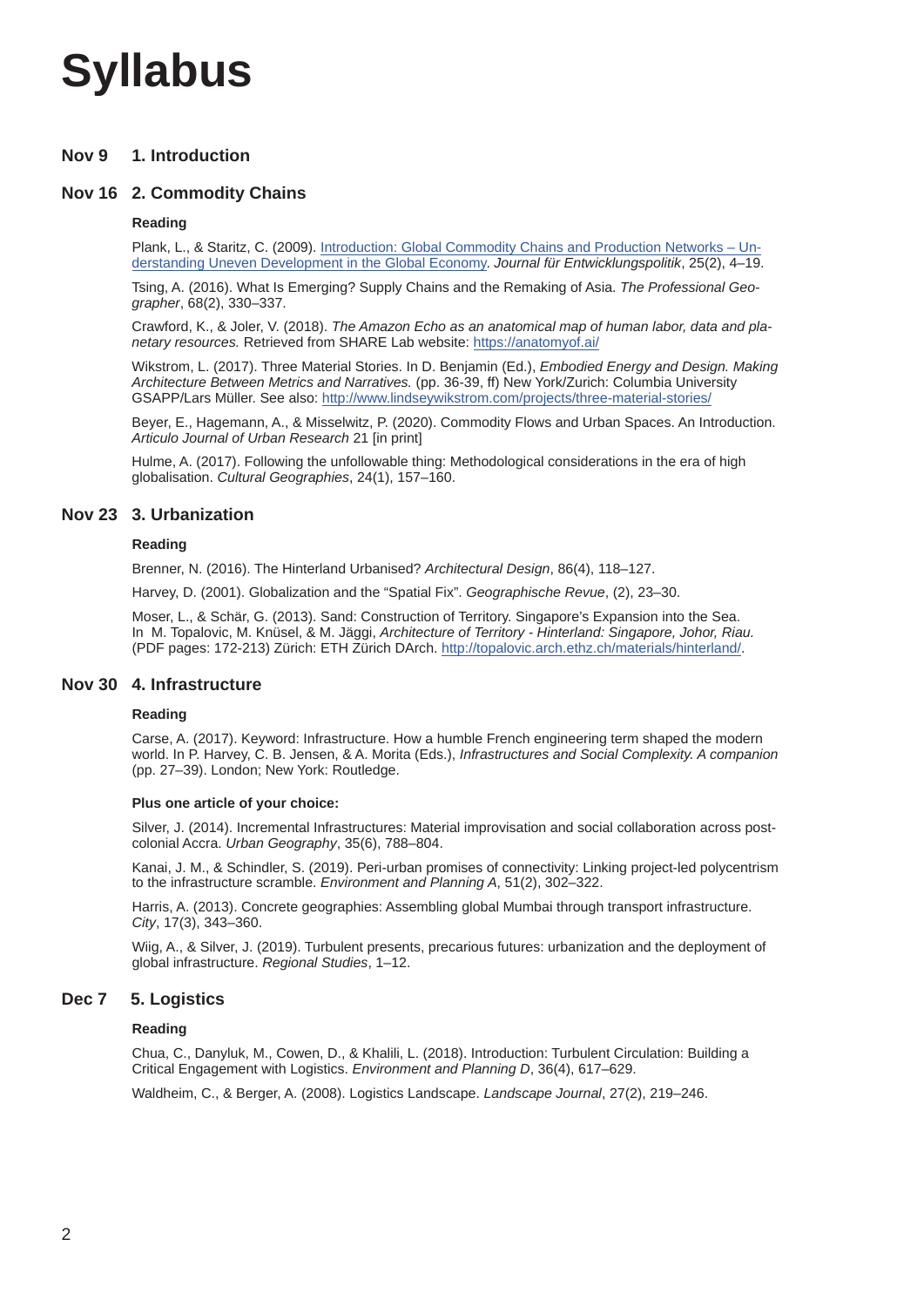### **Dec 14 6. Labour**

#### **Reading selection from:**

WBYA? (2017). *Who Builds Your Architecture? A critical field guide.* Retrieved from: [http://whobuilds.org](http://whobuilds.org%20)

Tonetti, A. C., & Nobre, L. V. (2019). Counter-Conducts: Politics of Architecture and Labor in Brazil. In A. Fitz, & E. Krasny (Eds.) *Critical Care: Architecture and Urbanism for a Broken Planet* (pp. 78–90). MIT

Bronner, U. & Reikersdorfer, C. (2016). Urban Nomads Building Shanghai. Migrant Workers and the Construction Process. Transcript.

### **Dec 14 & 15 Exchange Sessions with the seminar Production Relations in Architecture**

#### **Jan 11 7. Researching Cement in Global Perspective – Urban Talk**

**Material Histories of Architecture** Kim Förster, Manchester University

**Conquering (with) Concrete. German Construction Companies as Global Players in Local Contexts. Monika Motylinska & team, IRS Erkner** 

#### **Jan 18 & 25 8. & 9. Case Study Presentations**

**Guests (tbc):** Lukasz Stanek, MARC; Kim Förster, MARC; Monika Motylinska & team, IRS Erkner; Alexander Stumm, TUB; Moritz Ahlert, TUB; David Bauer, TUB; Anke Hagemann, BTU

#### **Feb 1 10. (Post)Colonial Infrastructures, Architecture and Material Circuits**

#### **Reading**

Scotto, G. (2018). Colonial and Postcolonial Logistics. *Footprint*, 69–86. le Roux, H. (2003). The Networks of Tropical Architecture. *The Journal of Architecture* 8(3), 337–54. Henni, S. (2008). [Colonial Ramifications](https://www.e-flux.com/architecture/history-theory/225180/colonial-ramifications/). *E-Flux Architecture, History/Theory,* gta Institute, ETH Zurich. G, E. (2018). The New Silk Road and Logistical Geopolitics. Society & Space. Retrieved from: <http://societyandspace.org/2018/03/27/the-new-silk-road-and-logistical-geopolitics/>

#### **Feb 8 11. Architectural Production and World-Making – Urban Talk**

**Architecture in Global Socialism** Lukasz Stanek, Manchester University

#### **Reading**

Stanek, Ł. (2019) *Architecture in Global Socialism: Eastern Europe, West Africa and the Middle East in the Cold War.* Princeton University Press.

#### **Feb 15 12. Knowledge Transfers: Transnational Planning, Globalizing Architecture**

#### **Reading selection from:**

Faulconbridge, J., & Grubbauer, M. (2015). Transnational building practices: Knowledge mobility and the inescapable market. *Global Networks*, 15(3), 275–287.

Robinson, J. (2011). The Spaces of Circulating Knowledge: City Strategies and Global Urban Governmentality. In E. McCann & K. Ward (Eds.) *Mobile Urbanism: Cities and Policymaking in the Global Age*. University of Minnesota Press.

Easterling, K. (2012). Zone: The Spatial Softwares of Extrastatecraft. *Places Journal*.

#### **Feb 22 13. Final discussion: Global and Regional Building Supply Chains**

**Student presentations & Guests:** tba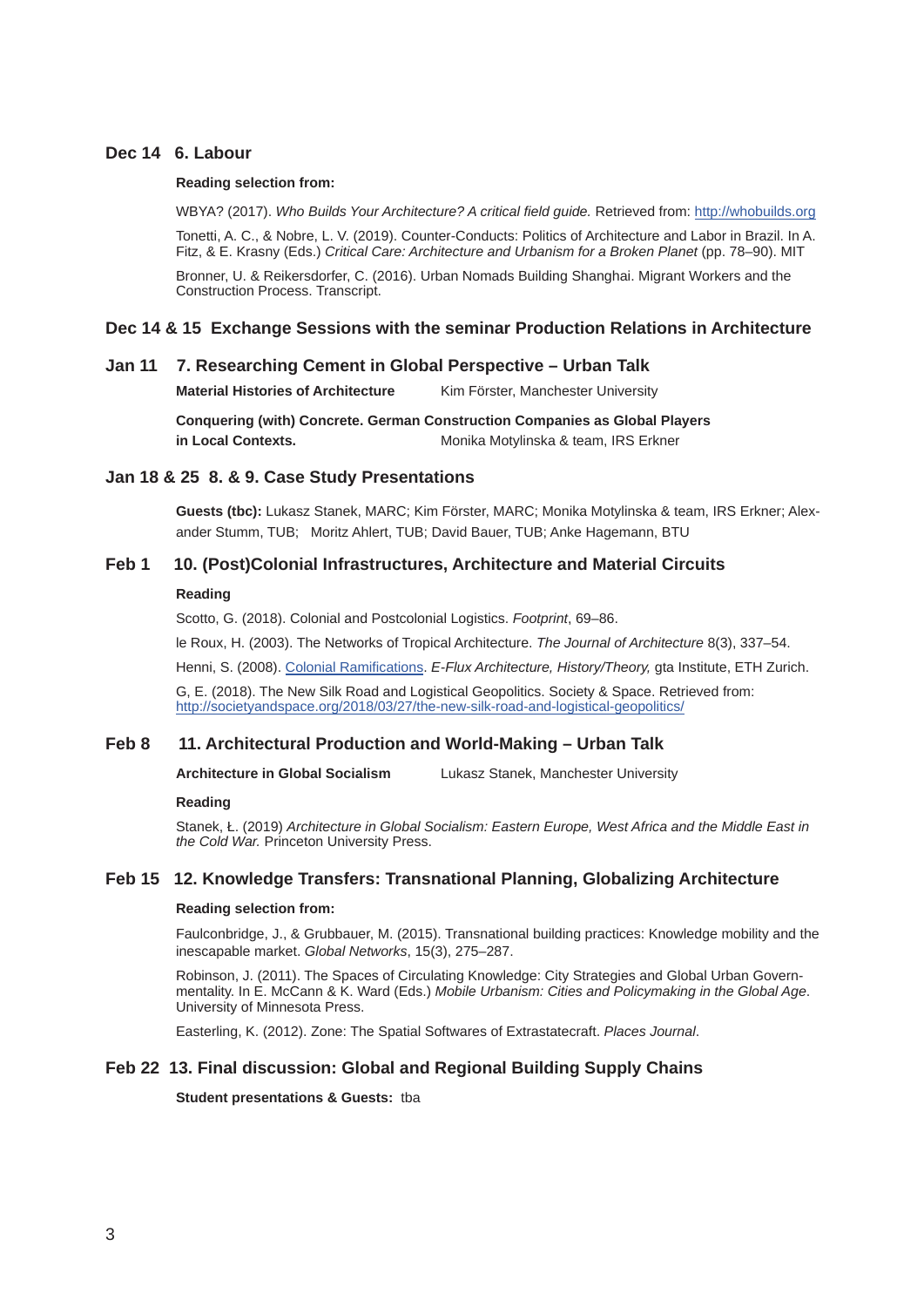# **Group Case Study Guidelines (6 ECTS)**

Case studies are developed as group projects (ideally 4 participants, including different backgrounds and competencies in research, drawing and writing).

The final output of case studies consists of six A3 posters and a written report.

A layout template (IDML) for the A3 posters and case study reports is provided on the seminar cloud as a working document for the case studies. We aim to produce a booklet for download/print and an exhibition.

In developing case studies, seminar participants are invited to address a double research question:

### **How do specific sites and buildings enable trans-local commodity production?**

**In which ways are the material circuits and sites interrelated with urbanization processes?** 

The starting point for designing your research project is a **building material type used in a specific building site** of your choice, ideally a current project in Berlin.

In developing your case studies, follow a basic structure of different scales:

| <b>Trans-local analysis</b>              |
|------------------------------------------|
| <b>Product</b>                           |
| <b>Production Network (Supply Chain)</b> |
| Infrastructure Network                   |
| <b>Site analysis</b>                     |
| <b>Extraction/Manufacturing</b>          |
| Logistics                                |
| <b>Building site</b>                     |

Developing a precise research focus for each scale and site is a crucial part of the research design.

The scales requires different approaches of mapping or architectural drawing to visualize research findings and arguments. The visualizations are presented on a sequence of six A3 posters with short text commentary.

The written case study report (ca. 2500 words) provides a more extensive discussion in light of relevant literature from the syllabus of of your own choice, and additional visual material plus a full list of references for text, maps and drawings.

Grades will be based on the group's final output (50%), interim presentations (25%) and individual regular and active participation in weekly reading discussion (25%).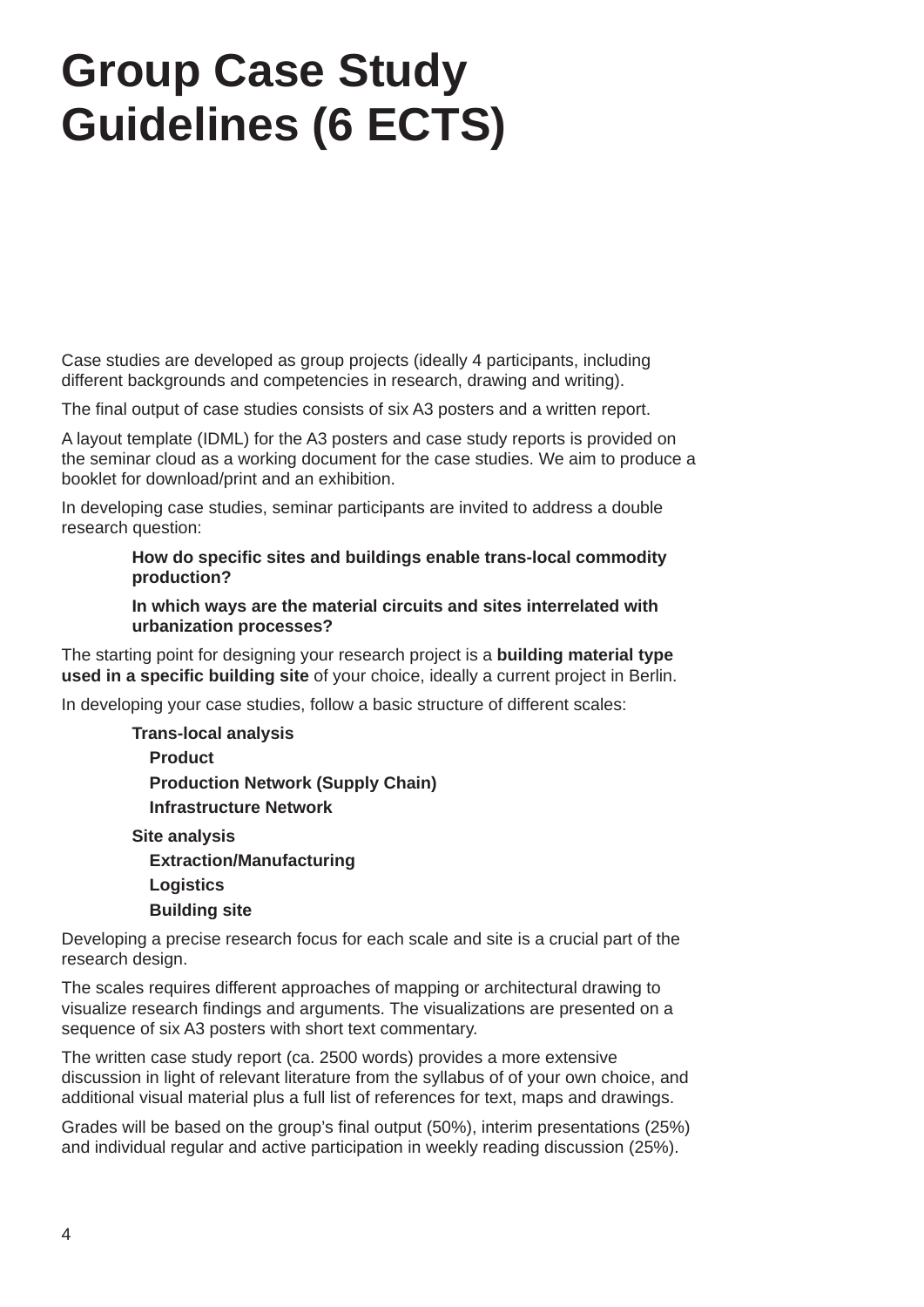# **Group Case Study Topics & Key Dates**

# **Suggestions for Case Study Topics: Building Material Types**

| Sand                                                      |
|-----------------------------------------------------------|
| Cement                                                    |
|                                                           |
| Timber                                                    |
| <b>Brick</b>                                              |
| Steel                                                     |
| Insulation materials, plastic foils                       |
| Glass / Windows & Frames                                  |
| Natural Stone                                             |
| Nails, Screws, Tubing, Cables, Outlets (small mass items) |
| Smart devices (AI)                                        |
|                                                           |

# **Key Dates for Group Case Study Projects**

...

| <b>Nov 16</b> | <b>First Assignment Presentations</b><br>Research ideas (all participants, one image & one minute each) |  |  |
|---------------|---------------------------------------------------------------------------------------------------------|--|--|
| Nov 30 &      | <b>Storyboard Presentations (all groups, with guests)</b>                                               |  |  |
| Dec 7         | Sketches for case study poster sequence                                                                 |  |  |
| Dec 7-15      | <b>Abstract Submission &amp; Short Presentations</b><br>for feedback from course coordinators           |  |  |
| Nov 30-       | <b>Case Study Group Consultations</b>                                                                   |  |  |
| Dec 16        | (on appointment, Mon/Tue/Wed 10-12am)                                                                   |  |  |
| Jan $4-15$    | Case Study Group Clinic (individual slots as required)                                                  |  |  |
| Jan 18 &      | <b>Final Poster Presentations (all groups)</b>                                                          |  |  |
| <b>Jan 25</b> | with guests                                                                                             |  |  |
| Jan 18-       | Case Study Group Consultations                                                                          |  |  |
| Feb 3         | (on appointment, Mon/Tue/Wed 10-12am)                                                                   |  |  |
| Feb 22        | Final discussion, Submission of posters and reports                                                     |  |  |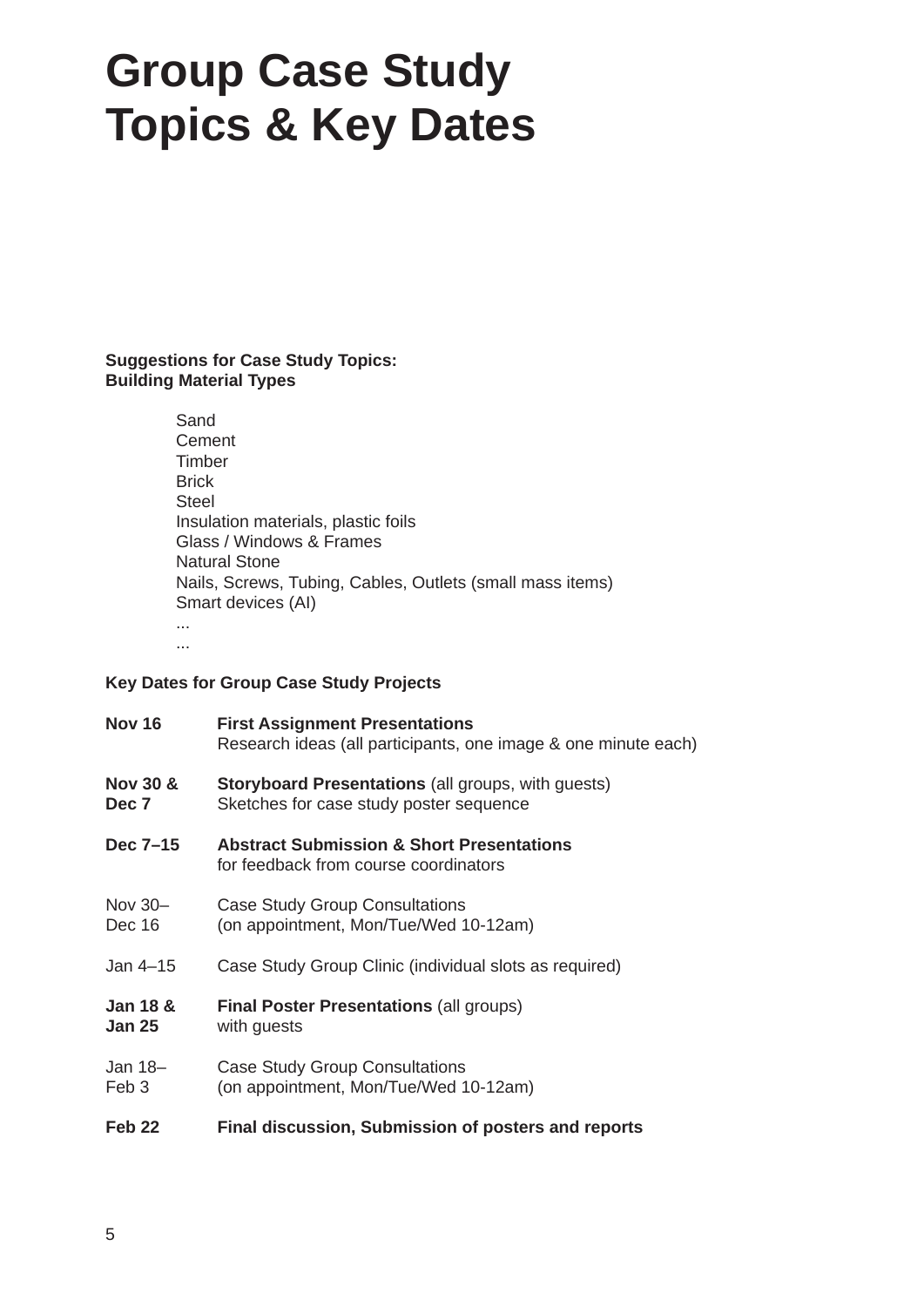# **Term Paper Guidelines (3 ECTS)**

You may also choose to write an individual term paper (2500-4000 words excluding references) and to present on your research topic in a seminar session.

Term papers are to be developed on individually chosen topics, to be agreed on with the seminar coordinators based on a short written outline (abstract, 300-500 words).

In the paper you are expected to relate reading from the course syllabus to the topic you have chosen.

In the text, clearly identify the sources for the information and arguments you present (Author Year: Page). A list of all references you have used or quoted must be added at the end of the paper (not included in the word count).

We encourage you to include photographs or other graphical elements into the paper that support your arguments. Always identify sources and copyright holders.

A layout template for the term paper will be provided. We aim to produce a booklet with final reports for download/print.

Grades will be based on final output (50%), interim presentations (25%) and regular active participation in weekly reading discussion (25%).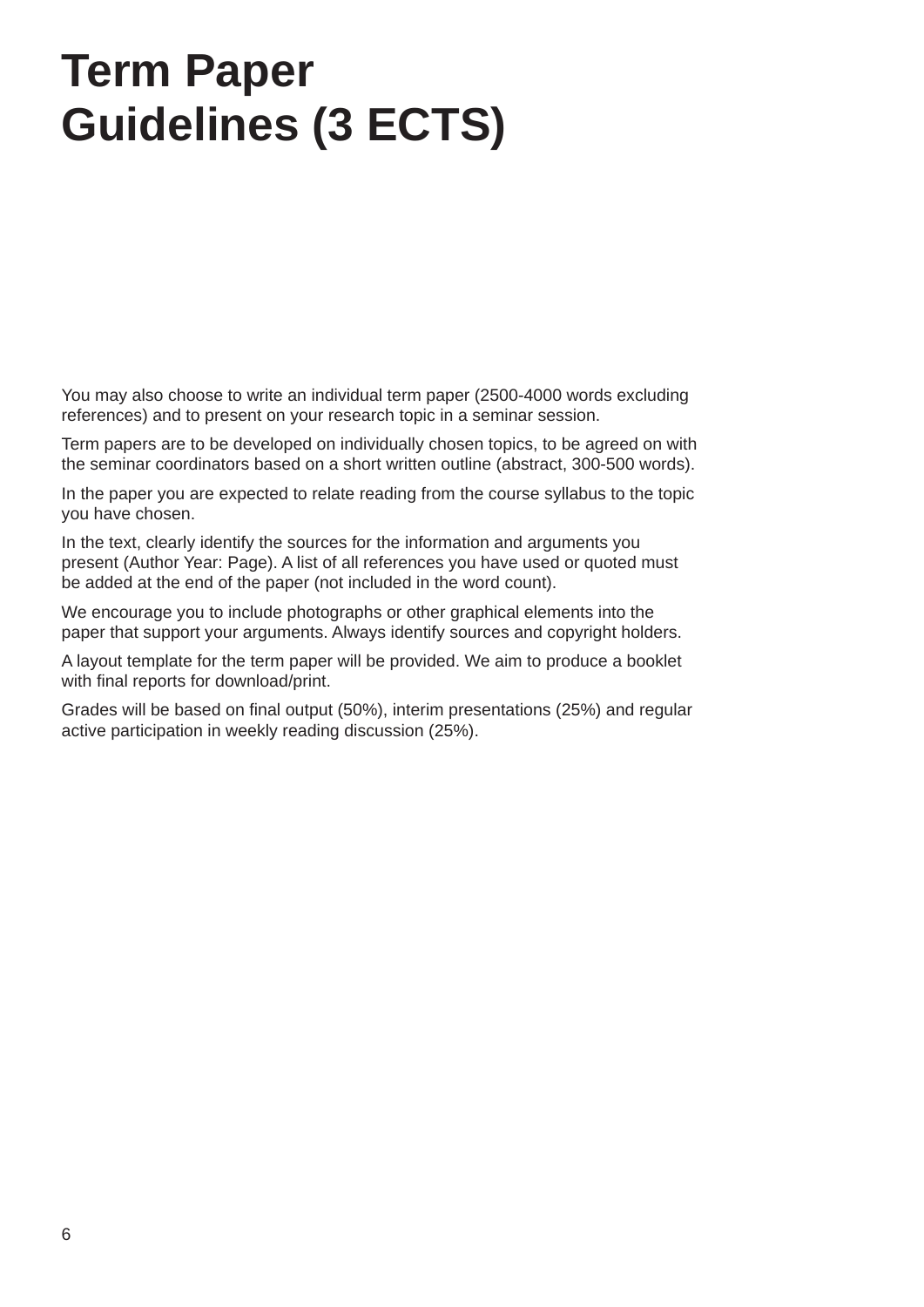# **Term Paper Topics & Key Dates**

### **Suggestions for Term Paper Topics & Presentation Dates**

| <b>Building Site Logistics</b>                         | Dec 7          |
|--------------------------------------------------------|----------------|
| <b>Construction Work</b>                               | Dec 14         |
| Global Architecture and Construction Engineering Firms | Feb $15$ (tbc) |
| Regional Material Circuits (Principles, Examples)      | Feb $22$ (tbc) |
| Waste in Construction                                  |                |
|                                                        |                |

...

Your own suggestions for topics are welcome.

You might take a building material type as a starting point and address similar questions as group case studies.

## **Key Dates for Individual Term Papers**

Topics and presentation dates must be fixed in the first seminar weeks.

- **By Nov 30 Abstract submission** (300-500 words) Abstracts should include topic, main question, an outline of the content structure and ca. five key references/information sources.
- **Feb 22 Term Paper Final Submission**